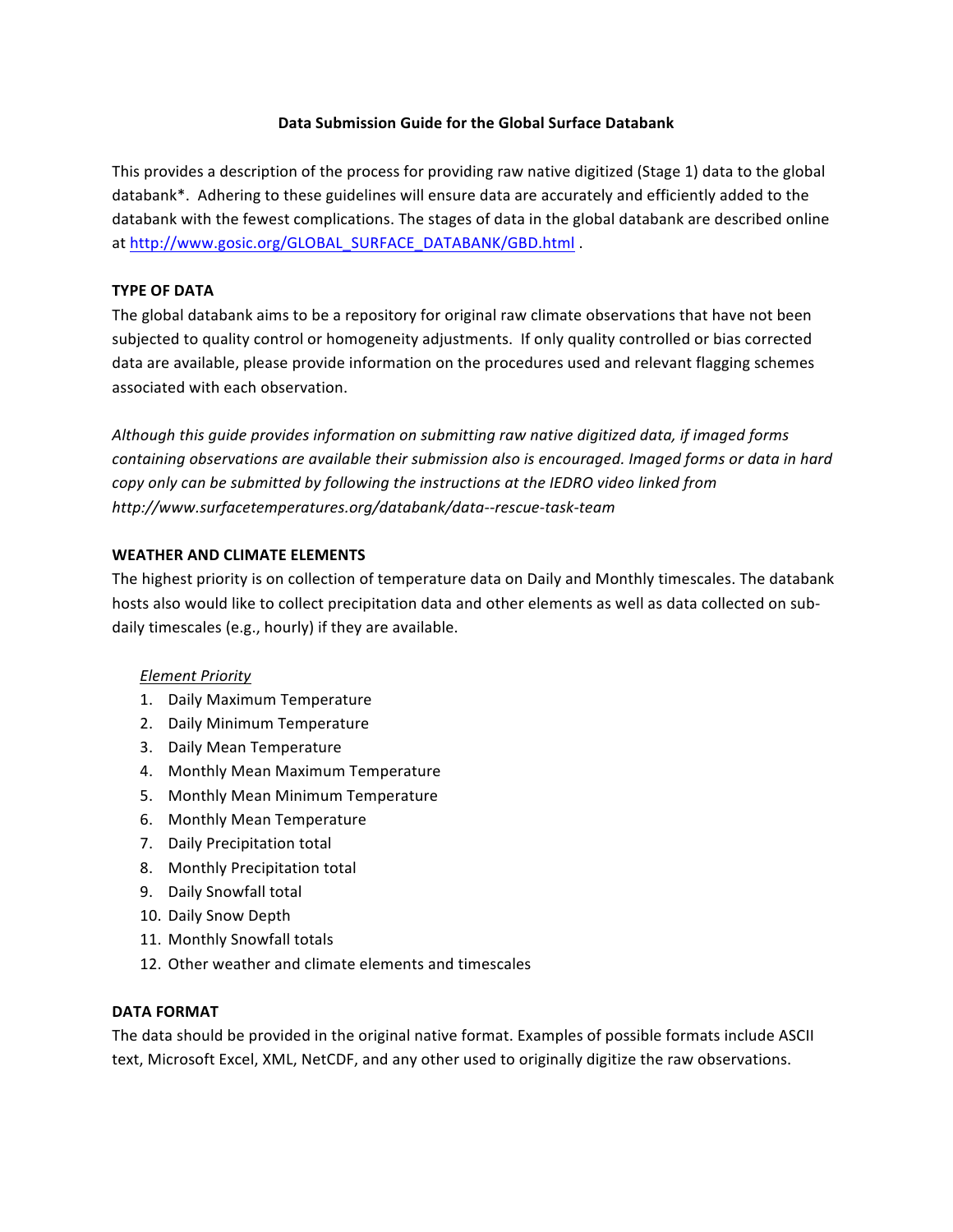## **ANCILLARY INFORMATION TO ACCOMPANY THE DATA**

A minimum of two files of ancillary information are needed to properly process the data submission. A third file containing additional metadata information would be extremely beneficial as well as any data access and read software that could be used as a starting point for use of the stage 1 data.

- 1. Description of data file format and contents (Required)
	- a. With each data submission provide a detailed description of the data file format and what data are contained within each column of the file.
	- b. Also provide information regarding the original source of the data.
		- i. If original observations exist in paper form.
		- ii. If original observations exist in paper forms that have been imaged.
		- iii. The host organization where the original paper or imaged forms are archived.
		- iv. Indicate if the data were collected from automated sensors for which no hard copy or image exists. If the data were provided by automated sensors, please indicate the host organization where the original engineering unit data are archived.

# 2. Station Metadata information (Required)

Provide a second file containing metadata information on each station. The minimum requirements for this file include:

- i. Station name
- ii. City, State, and Country where located
- iii. Latitude and Longitude of station (preferably in decimal degrees to as much precision as possible)
- iv. Station elevation in meters or feet
- v. Time of Observation (for example, midnight local, midnight UTC, 0700 local)
- vi. National policy for reporting daily observation (Is observation recorded on the day the observation was taken or the previous day)

# 3. Additional Metadata information (Encouraged)

Additional metadata, if available, would be very helpful in assuring the highest data quality.

- i. Station History Information (dates of station moves and/or instrument changes)
- ii. Type of Instrument Sensor
- iii. Formulas used in computing means
- iv. Type of Observation; Manual or Automated
- v. Any other information you believe pertinent to characterizing the station or station environment.